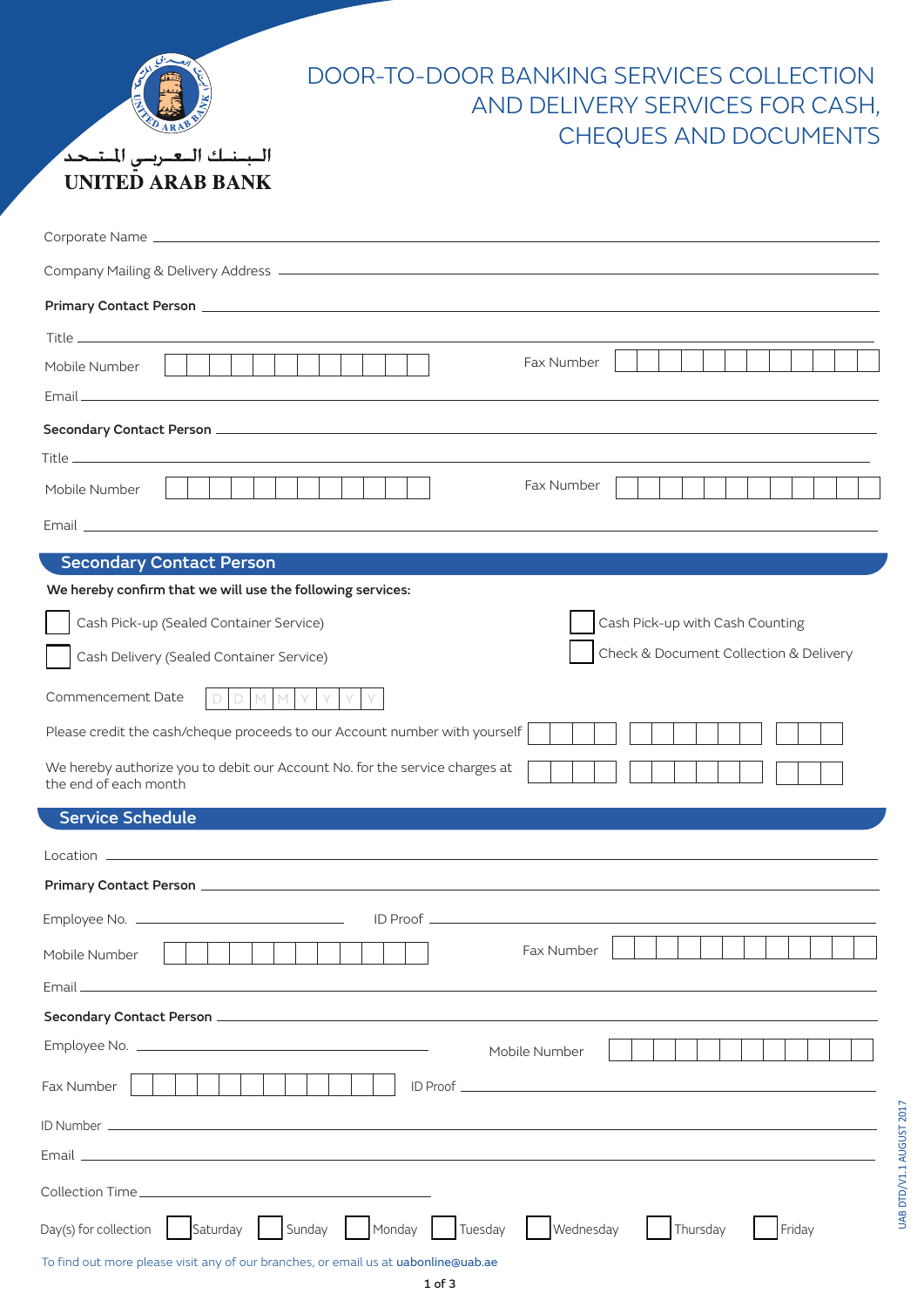

## البسنسك البعيريسي المتنجد **UNITED ARAB BANK**

## Service Schedule

| Fax Number<br>Mobile Number                                                                                                                                                                                                   |
|-------------------------------------------------------------------------------------------------------------------------------------------------------------------------------------------------------------------------------|
|                                                                                                                                                                                                                               |
|                                                                                                                                                                                                                               |
| Mobile Number                                                                                                                                                                                                                 |
| Fax Number                                                                                                                                                                                                                    |
|                                                                                                                                                                                                                               |
| Email and the contract of the contract of the contract of the contract of the contract of the contract of the contract of the contract of the contract of the contract of the contract of the contract of the contract of the |
|                                                                                                                                                                                                                               |
| Day(s) for collection   Saturday   Sunday   Monday   Tuesday   Wednesday<br>  Thursday<br>Friday                                                                                                                              |
| <b>Service Schedule</b>                                                                                                                                                                                                       |
|                                                                                                                                                                                                                               |
|                                                                                                                                                                                                                               |
|                                                                                                                                                                                                                               |
|                                                                                                                                                                                                                               |
| Fax Number<br>Mobile Number                                                                                                                                                                                                   |
|                                                                                                                                                                                                                               |
| Secondary Contact Person                                                                                                                                                                                                      |
| Mobile Number                                                                                                                                                                                                                 |
| Fax Number                                                                                                                                                                                                                    |
|                                                                                                                                                                                                                               |
|                                                                                                                                                                                                                               |
|                                                                                                                                                                                                                               |

To find out more please visit any of our branches, or email us at uabonline@uab.ae

UAB DTD/V1.1 AUGUST 2017

UAB DTD/V1.1 AUGUST 2017